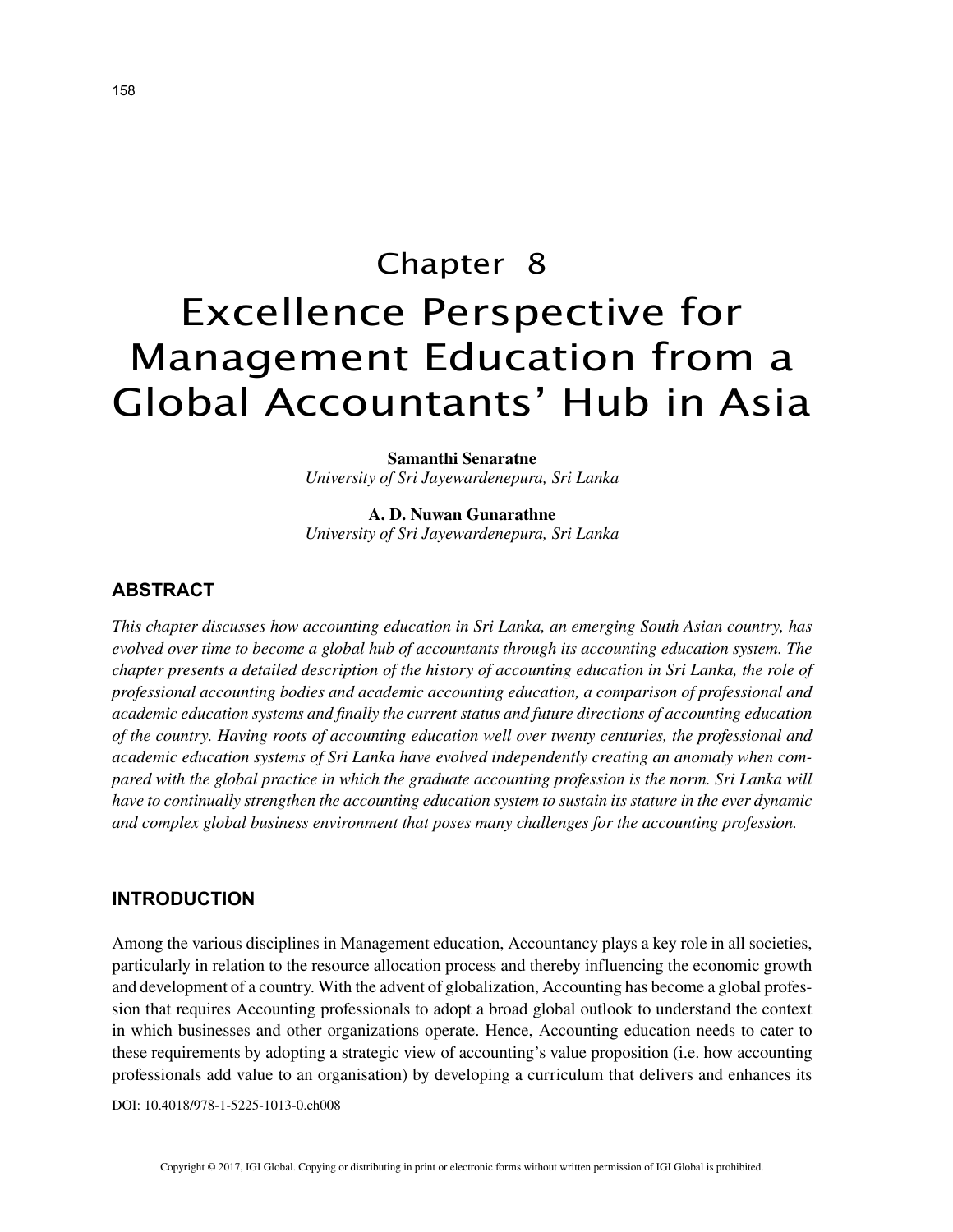value proposition (Pathways, 2012). In this backdrop, this chapter examines how Accounting education in an emerging South Asian country has evolved over time to become a global hub for accountants by producing accountants who can add value in local as well as in global contexts. Over the years, Sri Lanka, the country of focus in this chapter, has become an exporter of accountants to regions such as the USA, Middle East, Africa and Australasia while attracting global finance and accounting outsourcing companies. With more than 130,000 members and students of professional accounting bodies (World Bank, 2015), the country possesses the highest number of UK-qualified accountants outside the UK (SLASSCOM, 2014). This is one of the highest per capita accountant ratios in the world of a twentymillion population. Moreover, its state universities and non-state sector degree awarding institutions also offer Accounting degrees adding graduates with specialization in Accounting to the above number. The World Bank (2015) considers Sri Lanka's Business Process Outsourcing (BPO) a vibrant sector for finance and accounting outsourcing while Kearney (2012) recognizes Sri Lanka as a hidden gem for business process and knowledge services outsourcing. With this plentiful supply of accountants with internationally recognized qualifications, Sri Lanka was ranked as one of the top 19 global centres of excellence for finance and accounting outsourcing (SLASSCOM, 2014).

In this case, the term "excellence" needs special attention. The word "excellence" is derived from the Latin word "execeller" which refers to "to ascend" (Al-Dhaafri, et al., 2013). It has different meanings in different contexts. Generally, it is "the quality of being outstanding or extremely good" (Oxford Dictionary, 2016) or "to be very good," ''to surpass," "to be better than others" (Jorgensen, 1980). Building on these definitions, the Cambridge Dictionary (2003) defines "centre of excellence" as "a place where a particular activity is done extremely well". Being in line with these definitions/interpretations in this chapter, the authors perceive Sri Lanka as a place where the Accounting profession is practised extremely well surpassing other countries in the region.

This chapter examines Sri Lanka's position of excellence in the Accounting profession under six sections. They are namely: the history of Accounting education (Section One), professional accounting bodies in Sri Lanka (Section Two), academic Accounting education in Sri Lanka (Section Three), comparison of professional and academic education systems and their implications (Section Four), the current status and future aspirations of Accounting education in Sri Lanka (Section Five) and finally, conclusions and future research directions (Section Six).

## **THE HISTORY OF ACCOUNTING EDUCATION IN SRI LANKA**

In making Sri Lanka a centre of excellence for the Accounting profession, the country's history of (Accounting) education has played a key role in providing a foundation for later developments. This section thus places special attention on the history of Accounting education in Sri Lanka, which could be traced back to the time of its ancient kingdoms (from 543 BC to 1815) and subsequently to British rule of the country  $(1796 - 1948)^{1}$ .

The education system of Sri Lanka in the ancient kingdoms can be further demarcated into two periods prior and after to the establishment of Buddhism as the state religion of Sri Lanka, which made a significant impact on the country's governance, allocation of economic sources, architecture and sculptures, and literature (De Silva, 2014).